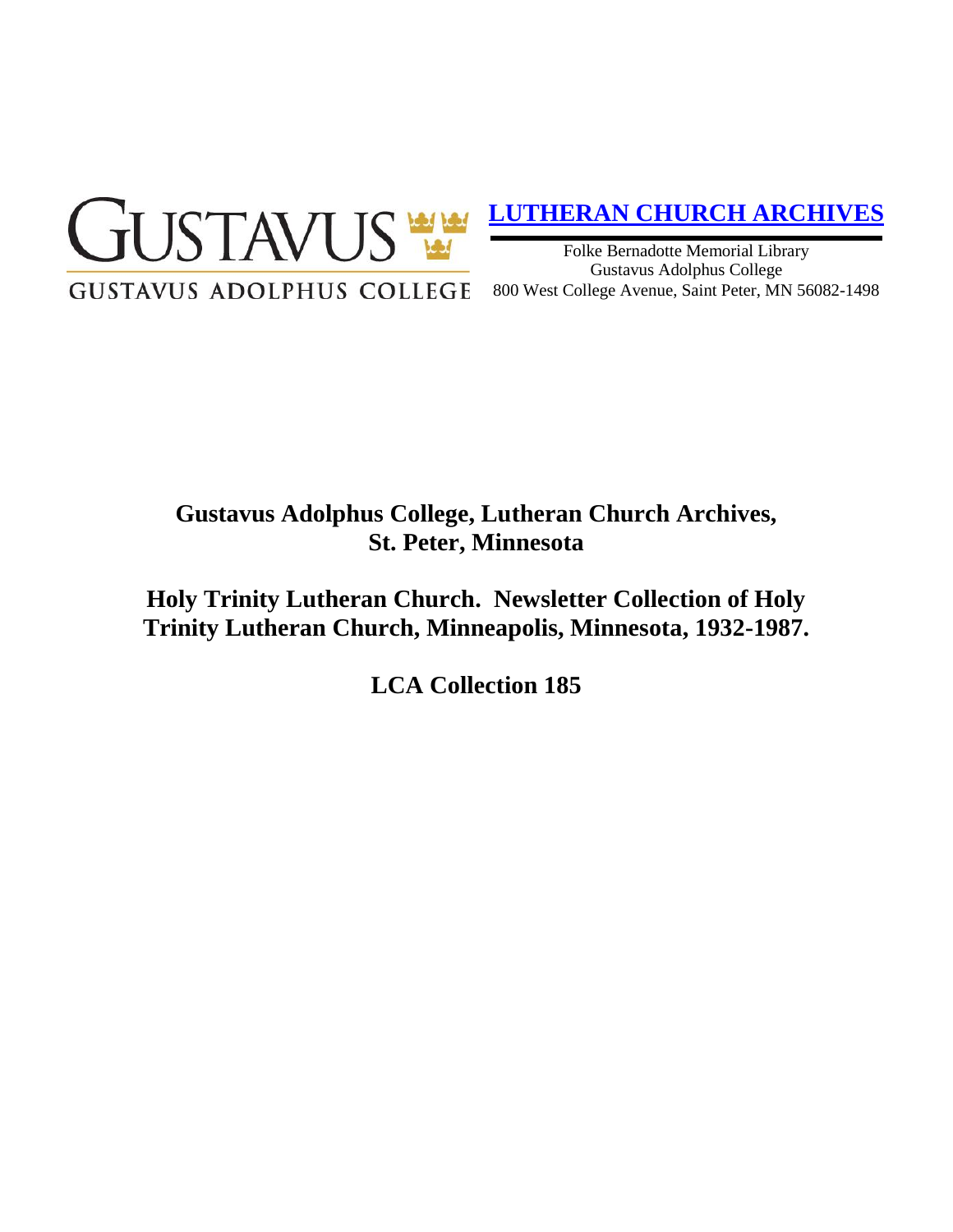#### **Holy Trinity Lutheran Church. Newsletter Collection of Holy Trinity Lutheran Church, Minneapolis, Minnesota, 1932-1987. LCA Collection 185. 2 Hollinger boxes.**

#### **ABSTRACT:**

The Newsletter Collection of Holy Trinity Lutheran Church of Minneapolis, Minnesota, contains the early publication *Holy Trinity Lutheran* along with weekly issues of *The Community Church.*  Both newsletters contained messages from the pastor, information about upcoming parish events, and news of the congregation. *The Community Church* also featured comments submitted by members of the congregation and visitors to the church, often providing brief responses.

#### **RESTRICTIONS:**

There are no restrictions on the use of this collection for research purposes. The researcher assumes full responsibility for observing all copyright, property, and libel laws as they apply.

Researchers must use collection in accordance with the policies of the Lutheran Church Archives, the Folke Bernadotte Memorial Library, and Gustavus Adolphus College.

### **COLLECTION CITATION:**

Holy Trinity Lutheran Church. Newsletter Collection of Holy Trinity Lutheran Church, Minneapolis, Minnesota, 1932-1987. LCA Collection 185. Gustavus Adolphus College, Lutheran Church Archives, St. Peter, Minnesota.

#### **PROCESSED BY:**

Libby Larson, student worker, processed this collection and developed the finding aid during October 2013.

### **RELATED COLLECTIONS IN THE ARCHIVES:**

Compilation Collections of Church Congregations in the Minnesota Synod, Red River Valley Synod, and Northwest Synod, 1842-2008. LCA Collection 16.

#### **SUBJECT HEADINGS:**

Holy Trinity Lutheran Church – Periodicals. Lutheran Church – Periodicals.